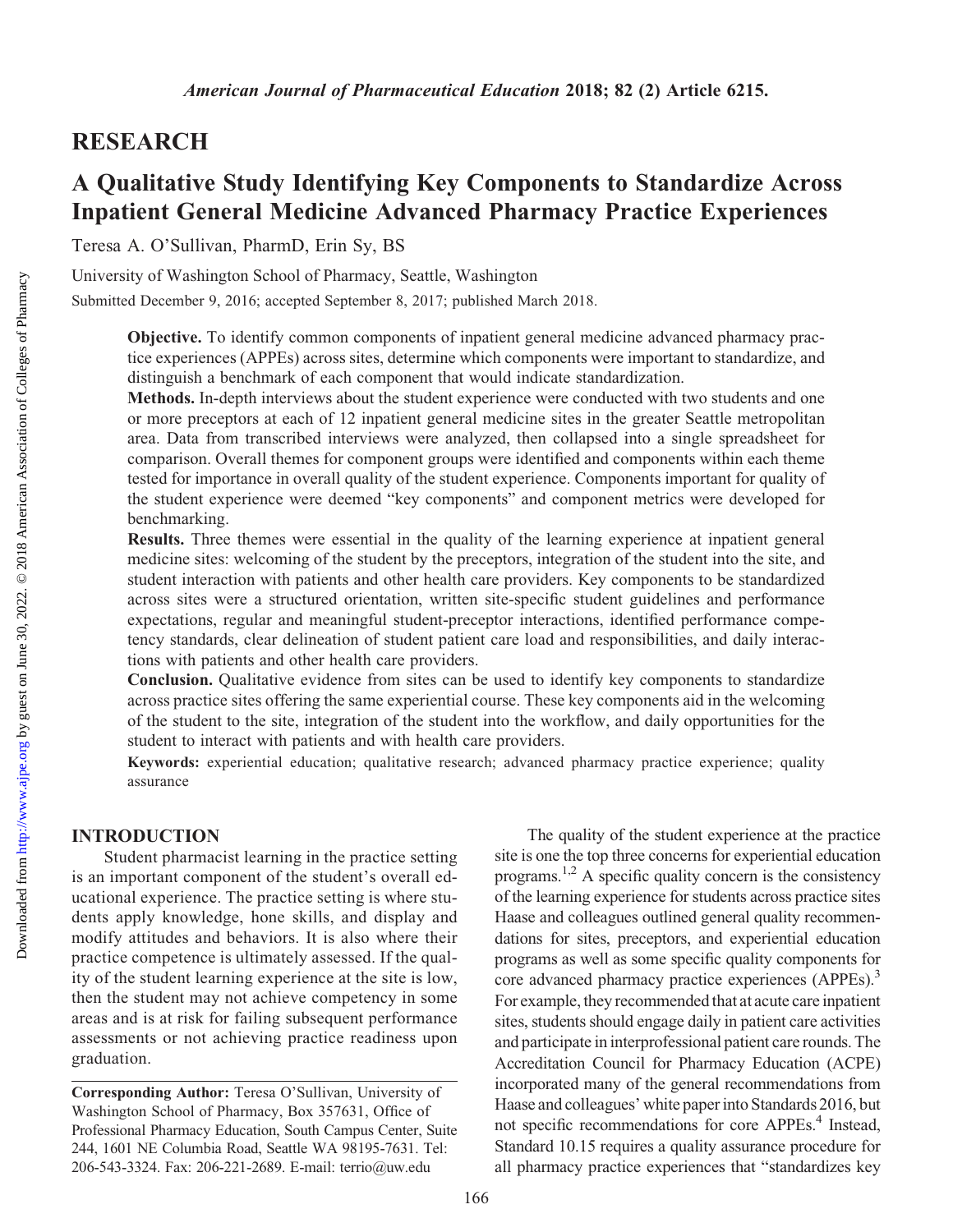components of experiences across sites offering the same experiential course." ACPE Guidance statement 10q only identifies that the quality of the educational experience needs to be "consistent."<sup>5</sup> It is thus up to the school or college of pharmacy to determine which elements of each type of practice-based experience are "key components" of that experience, which of these components can and should be standardized ("consistent"), and what measures will be used to determine if standardization has occurred at each site.

Standardizing experiences across sites that offer similar experiences is challenging. Each institution has different models for pharmacy workflow, staffing, and patient care load. Pharmacists on the same service can differ in expectations about the student role on their service. Institutions vary in their commitment to student learning and in staffing models for other health care professionals, which can affect the student's interprofessional interactions. Standardizing key components across sites is further challenged when pharmacists at most or all of those sites are volunteer preceptors, necessitating negotiation in identifying how preceptors at that site can meet directives coming from the school.

This article describes a qualitative approach to identifying common elements in the student learning experience at most inpatient general medicine sites across a metropolitan area. The first objective was to identify which components contributing to the student learning experience were common across sites. The second objective was to determine which common components were "key" to student learning. The third objective was to determine key component metrics that might be used to assess standardization. The final objective was to identify any notable practices that enhanced the student's learning experience.

# METHODS

Downloaded from

This study used qualitative methods to gain a robust understanding of the pharmacy student experience at all inpatient general medicine sites in the greater Seattle metropolitan area where at least two students were placed in the 2015-2016 academic year. Qualitative data were primarily derived from in-depth interviews of two APPE students and at least one preceptor from each site. For triangulation, qualitative data obtained from a database of student site evaluations were used to confirm information obtained from the interviews. Quantitative data obtained from the database were used to clarify overall student perceptions of their interactions with patients and with non-pharmacist health care providers at each site.

Purposeful sampling was used to identify interview candidates who were current and past (within the prior six months) students and one or more preceptors at each site.<sup>6</sup> Candidates were contacted by a staff member, who was not part of the research team, and asked to participate in the study. Signed informed consent to audiotape the interview was obtained prior to the start of each interview. The study protocol was reviewed by a University of Washington Human Subjects Division subcommittee and determined to qualify for exemption.

Semi-structured interviews were conducted by one of the investigators with a single student at each site during the final week of a 4-week APPE.7 At the same time, a semi-structured interview was conducted with that student's preceptor or preceptors by the other investigator. To confirm the student's description of his or her experience, a second student who had completed an APPE previously at the same site within the past six months was also interviewed by one of the investigators or by one of two students completing a pharmacy education APPE with the primary author. Both students completed a training module in conducting a semi-structured interview and observed an interview of a student study participant prior to conducting interviews independently. All interviews occurred between January 15 and April 30, 2016. The interview script for students and preceptors is provided in the Appendix.

De-identified data obtained from students' site evaluations in the 2014-2015 and 2015-2016 academic years for each of the 12 sites were provided by a data broker who was not part of the research team. The data included qualitative comments made by students in response to a query about things done well and a query about areas needing improvement at the site, and quantitative data regarding the level of integration into the health care team (options: fully integrated, actively participating, passive listening) and accountability for patient outcomes (options: full, partial, none) perceived by students at each site.

All audio-recorded interviews were transcribed and de-identified by the interviewer. Each student transcript was independently reviewed by one of the investigators and by a student research assistant enrolled in a nonpharmacy degree program. These reviewers first compared transcript data between the two interviewed students at each site to identify common elements of the students' descriptions of their experiences. The reviewers then built individual spreadsheets to characterize identified components that were common across the sites. For example, one spreadsheet was created to examine students' typical daily schedules and another compared student patient care tasks. The data were compiled to create profiles of student experiences at each of the sites. The primary investigator compared profile elements to the information in the original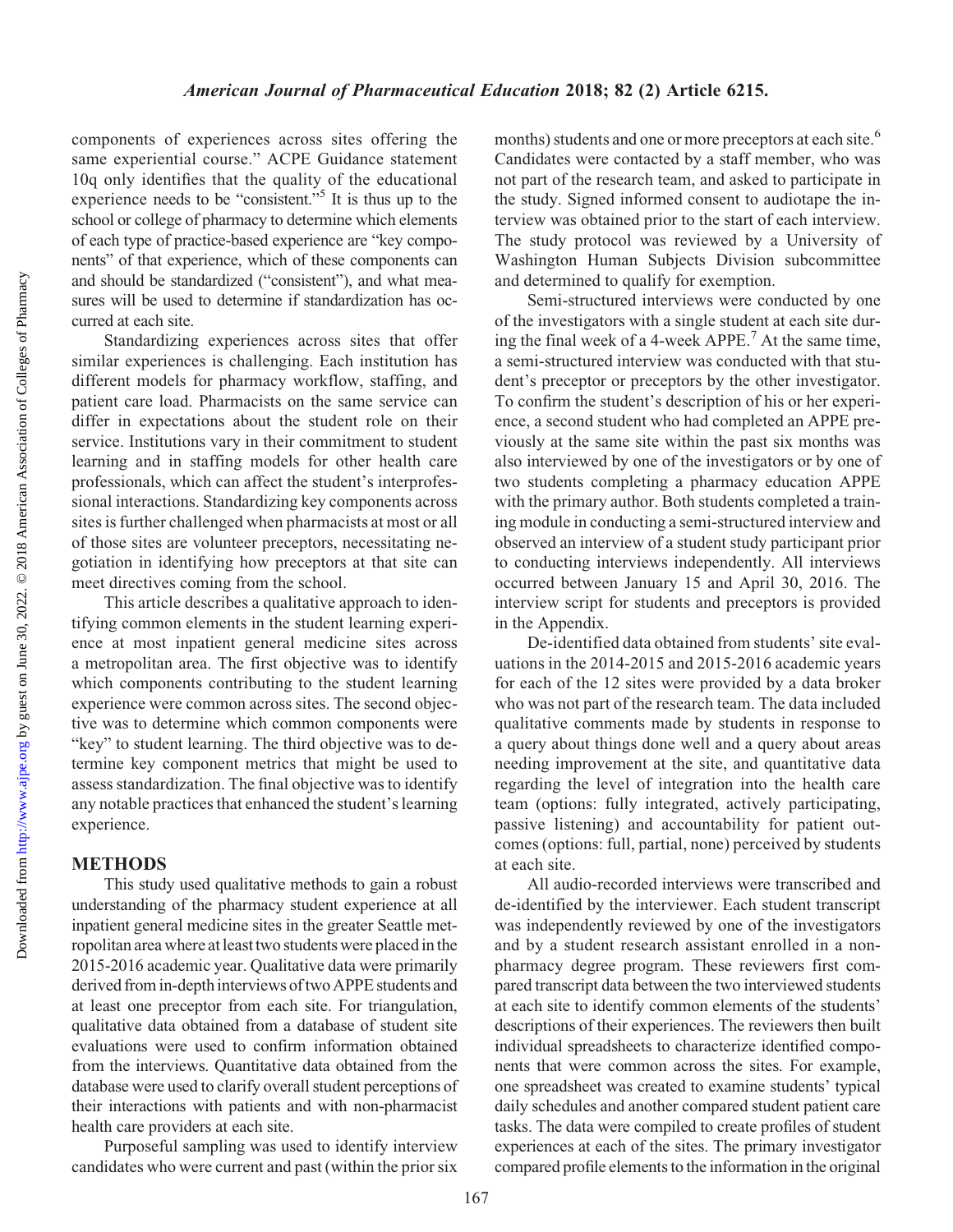Downloaded from

student and preceptor transcripts to verify accuracy of reviewer interpretation.<sup>8</sup> The primary investigator used ATLAS.ti version 1.0.41 (ATLAS.ti GmbH, Berlin, Germany), a qualitative data analysis software product, to thematically analyze data from students' site evaluations, specifically student comments about what was done well and what improvements were needed at the site. Identified themes were compared with the accounts of the interviewed students to check credibility of those student accounts, a process called source-triangulation.<sup>9</sup>

Once profiles were deemed credible, reviewers then collapsed profiled activities and elements at sites into a single spreadsheet, allowing comparison of student general medicine experiences across sites. The primary investigator used thematic analysis to group related components into overarching themes and tentatively identify components within each theme that were important contributors to the quality of the student inpatient general medicine experience.<sup>10</sup> A colleague who was not part of the research team but had substantial recent experience in the inpatient care setting discussed each component with the primary investigator, using the theoretical argument, "If this component didn't occur, would the quality of the student's learning experience be diminished or compromised?" The answer to this question determined which components were considered "key" components. The primary investigator then identified metrics for each key component that would serve as a benchmark to determine degree of standardization across the sites.

Baseline characteristics of interviewed students were compared to those of their classmates with Fisher's exact test. Pearson correlation coefficients of precepting variables, site variable, and student variables were tested for significance against the hypothesis of no correlation. All statistical tests were done using R, version 3.3.1 (The R Project, Vienna, Austria).

### **RESULTS**

Twelve students who had completed their general medicine APPE within the past six months and 12 students who were nearing the end of their general medicine APPE were interviewed about their experience. Demographics of student participants were not significantly different than those of their class and are shown in Table 1.

Fifteen preceptors for 12 general medicine sites at 11 different hospitals were interviewed. The preceptors averaged 12.4 years (range 3-40 years) of practice at their current site and 11 years (range 3-35 years) of precepting experience at their current or previous work site. Site demographics are shown in Figures 1 through 3.

Data analysis identified three broad themes affecting student learning across sites: how the student was welcomed at the site, how the student was integrated into practice at the site, and the extent of the student's interactions with patients and with non-pharmacist health care providers. These broad themes were also found in the qualitative analysis of the student evaluations of the site. Components of each theme identified by interviewed students also appeared on multiple student comments in the site's evaluations.

Four components were key to student welcome at the site. These components were the student orientation to the site, written materials provided to the student prior to or on the first day of the experience, initial clarity of the preceptors' expectations of the student, and preceptor role modeling for the student early in the experience.

Students at nine of the 12 sites spoke of receiving an orientation on the first day of the experience. Orientations varied from being scripted and scheduled to being unscripted and informal.

Written materials given to the student on or before the first day of the APPE were supplied to the primary investigator by preceptors at three sites. Preceptors at other sites either did not have written materials or stated they were working on creating them. Written materials

|  |  | Table 1. Baseline Characteristics of Interviewed Students and their Class Members |  |  |  |  |  |  |  |
|--|--|-----------------------------------------------------------------------------------|--|--|--|--|--|--|--|
|--|--|-----------------------------------------------------------------------------------|--|--|--|--|--|--|--|

|                                              | Student Participants $N=24$ (%) | All Students in Class $N=97$ (%) | $p$ value <sup>a</sup> |
|----------------------------------------------|---------------------------------|----------------------------------|------------------------|
| Female gender                                | 20(83%)                         | 67(69%)                          | .21                    |
| Two or more years of internship <sup>b</sup> | 23 $(96\%)$                     | 92 (95%)                         | 1.0                    |
| Internship in outpatient setting             | 18(78%)                         | 61 $(66%)$                       | .34                    |
| Internship in inpatient setting              | 4(17%)                          | 26(28%)                          | .43                    |
| Internship in both settings                  | 1(4%)                           | 4(4%)                            | 1.0                    |
| Internship in long-term care setting         |                                 | $1(1\%)$                         | 1.0                    |
| Less than two years of internship            |                                 | $1(1\%)$                         | 1.0                    |
| No internship                                | $(4\%)$                         | 4(4%)                            | 1.0                    |

<sup>a</sup>A Fisher's exact test was used to identify representativeness by student participants of all students in their class

<sup>b</sup>An internship was considered to be a paid job working in a pharmacy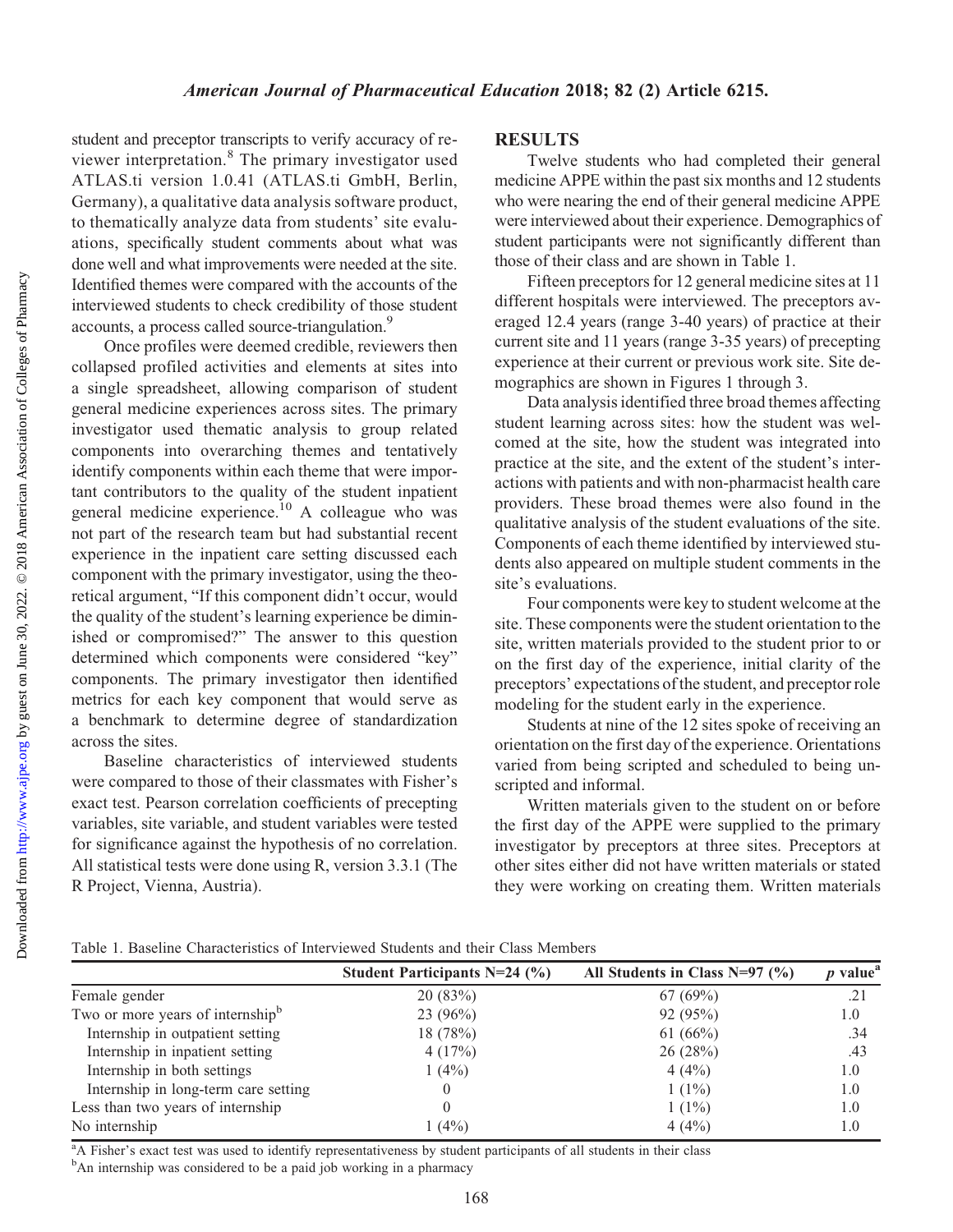

**Hospital Size per Number of Beds** 

Figure 1. Size of Study Hospitals  $(n=11)$  by Number of Beds.

from one site identified student knowledge and skills needed for the core curriculum and required elements of assigned projects. Written materials at this site also contained checklists for preceptors to indicate student accomplishment of required skills. Each checklist outlined a performance standard and process for a specific skill. For example, students had to observe three vancomycin dosing adjustments made by the preceptor and then complete five dosing adjustments observed by the preceptor before having that skill checked off.

Students indicated at 10 of the 12 sites that preceptors identified and revisited their expectations during the APPE. When asked to name expectations, students generally identified activities, whereas preceptors usually described attitudes, knowledge, skills, and global or specific behaviors. Three sites had written expectations for students that were provided to the primary investigator. Even so, students at two of these sites in their site evaluations identified clearer expectations as an area for improvement.

Interviewed students and data from site evaluations identified the friendliness of the preceptor and recognition that the student was there to learn as factors that eased acclimation to the site. Both interviewed students and student comments on site evaluations noted the importance of initial role modeling by the preceptor, particularly for efficiently working up a patient and successfully interacting with the health care team. Elements hampering ease of acclimation included difficulty in navigating the electronic health record and unclear preceptor expectations, particularly when there were multiple preceptors. Both students at one site noted that fear of interrupting busy preceptors discouraged them from asking questions.

Student descriptions of a typical day at their APPE site revealed relative uniformity in experiences across sites and in the tasks students performed. At most sites, students worked on projects in addition to patient care tasks, but preceptors at two sites stated that they minimized projects



Figure 2. Socioeconomic Trend of Patients at Study Hospitals  $(n=11)$ .



Figure 3. Percentage of Patients Age 65 or Older Seen by Students at Study Sites  $(n=12)$ .

for students because they wanted students to focus on patient care. The typical schedule and tasks are outlined in Table 2.

Student integration into the practice site was affected by the precepting model used at the site. Data analysis identified three precepting models defined by the number of services where the student learned and the number of preceptors with whom the student interacted during the APPE. These models are differentiated in Table 3. Sites successfully using models 2 and 3 relied on calendars to organize the student's experience. At one site where 5-7 pharmacists rotated through the student's clinical service during the APPE, preceptors tracked student activities and skills, adjusting the day's activities to what the student had not yet done. At each of the sites using model 3, students spent between three and 10 days on different services within the hospital, working with whichever pharmacist was scheduled for the service on that day. The experience at all three sites was designed to start the student on services with patients at the lowest level of acuity and advance to patients of increasingly higher acuity; at the end of the APPE, the student was seeing patients in the intensive care unit.

For precepting models in which students interacted with multiple preceptors, students reported having to adjust to each preceptor's working style and expectations. Most students did not identify this as a problem. However, three students said they would not recommend the site to another student and the reason given was connected to the student's perception of deficiencies in the quality of precepting. Each of these students was at a site with multiple preceptors.

In their daily interactions with preceptors, students reported either working near the preceptor on the floor throughout the day (six sites) or working apart from the preceptor (six sites), either on a different service, or in one case, a different hospital. Presenting patients to preceptors was a frequently mentioned reason for interacting; these sessions ranged from 20 minutes to 2 hours in duration. Another reason for interacting was topic discussions, which occurred at all sites. Topic discussions varied from being informal (spontaneously arising from a specific patient situation) to formal (scripted and scheduled). Most were led by the preceptor but at two sites, students were charged with preparing for and leading all topic discussions.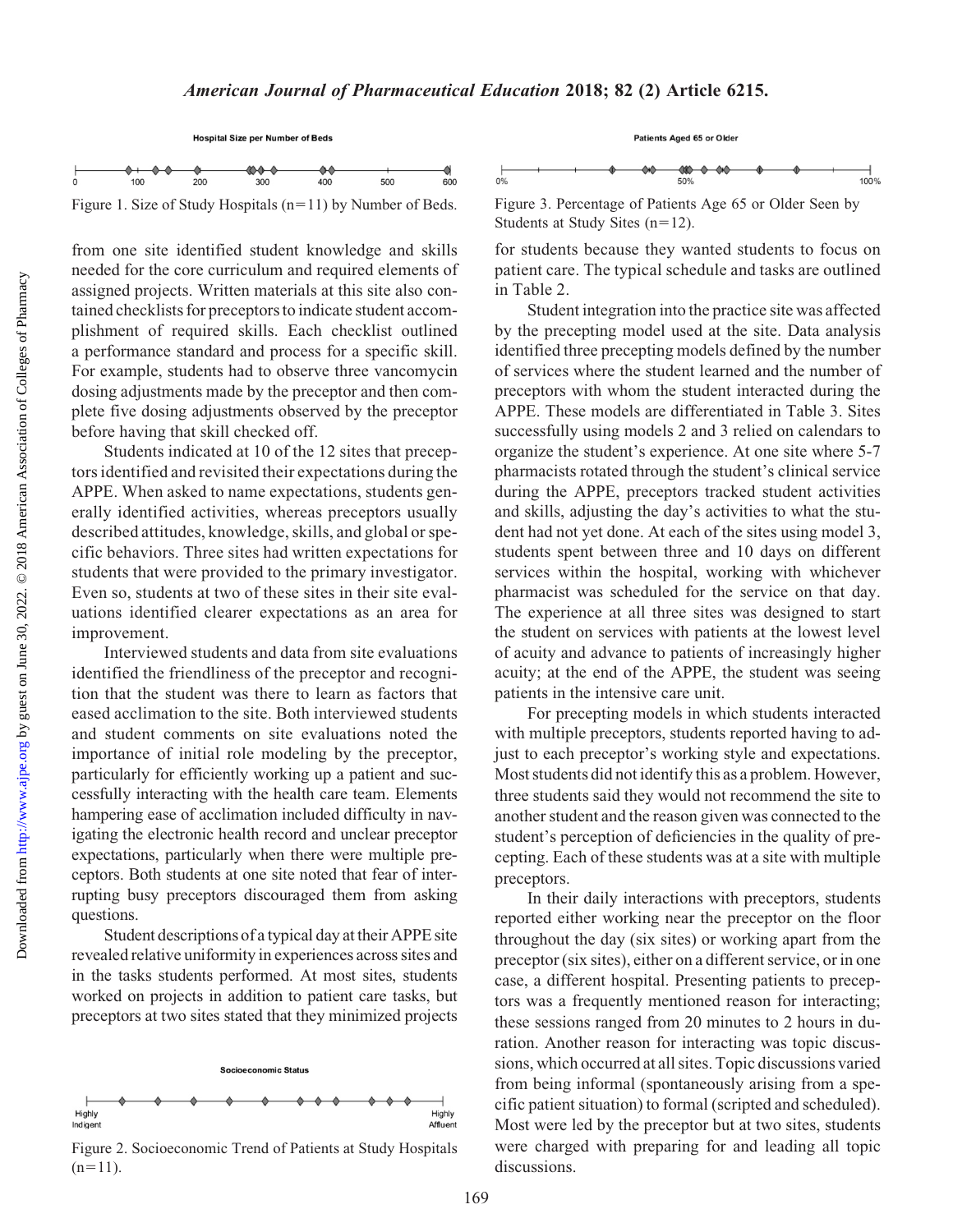| <b>Schedule</b>                                                    | <b>Activity</b>                                    |
|--------------------------------------------------------------------|----------------------------------------------------|
| Start at 6-7 a.m.                                                  | Medication reconciliation interviews.              |
| Meet with preceptor to review patients.                            | Respond to medication consult requests.            |
| Rounds start at 9-10 a.m. and continue for 30 minutes to 3 hours.  | Monitoring and dosing of warfarin and other        |
| Students participate in rounds at 10 of the 12 sites.              | anticoagulants, vancomycin, insulin, parenteral    |
| A few are bedside rounds but the majority are sit-down rounds.     | nutrition.                                         |
| Some sites have another set of rounds around 11 a.m.               | Presentations: therapeutic topic, patient case,    |
| After rounds, work up new patients, follow up on consult requests, | journal club.                                      |
| perform teaching, verify new orders, work on projects.             | Medication teaching: anticoagulant, heart failure, |
| 2-3 p.m. meet with preceptor about patients and have topic         | diabetes, COPD meds and fall prevention.           |
| discussions.                                                       | Documentation of patient care tasks and consults.  |
| 3-4 p.m. finish at 10 sites; finish 5-6 p.m. at two sites.         | Topic discussions.                                 |
| 30 minutes to 2 hours of work at home in the evening.              | Antibiotic review.                                 |
|                                                                    | Renal dosing adjustments.                          |
|                                                                    | Shadow other health care providers or watch        |
|                                                                    | procedure or visit another service.                |

Table 2. Typical Student Schedule and Activities for an Inpatient General Medicine APPE

Abbreviations: APPE=advanced pharmacy practice experience; COPD=chronic obstructive pulmonary disease

Preceptors were asked about how much time they lost from their daily tasks when precepting a student versus how much time was saved because of tasks the student performed, allowing that preceptor to focus on tasks he or she would otherwise be unable to do. Preceptors from all sites expended extra time and effort in training the student during the first two weeks of the experience. After the first two weeks, as shown in Figure 4, preceptors differed in their perception of the student's ability to perform tasks that would save them time. Preceptors' perceptions of time taken was inversely correlated with hospital bed size  $(r = -0.72; p<0.1)$ , but were not correlated with years of precepting experience, average precepting scores, or type of precepting model used at the site. A few preceptors noted that if the students were at the site for six weeks rather than four weeks, the student would be able to learn more and could also provide greater value to the site.

Interviewed students reported providing care to a range of seven to 30 patients daily by the end of their experience; the most common patient load was 10 to 15 patients daily, as reported by students at six sites. There appeared to be two methods for assigning patients to students.

At some sites the student was assigned every patient on the service, or patients on the service that the preceptor or student deemed interesting. At other sites, the students performed specific tasks, such as vancomycin or warfarin dosing, for some or all patients receiving those medications, regardless of service.

Students at four sites reported daily interactions with patients and described performing warfarin and enoxaparin teaching, medication reconciliation interviews, discharge counseling, and chronic obstructive pulmonary disease and heart failure medication teaching. Student interactions with patients at other sites were identified as occurring infrequently.

Analysis of data from all students over the prior two years indicated that a large proportion of students at two sites felt fully accountable to the medical team for the outcomes of their assigned patients. Students at these two sites were assigned to every patient on a specific medical service, usually caring for eight to 10 patients, and the student was the primary pharmacy care provider for the team. The percentage of students feeling fully accountable for patient outcomes at the other 10 sites

Table 3. Precepting Models used by Study Sites

| <b>Model 1</b>                          | Model 2                                  | <b>Model 3</b>                    |
|-----------------------------------------|------------------------------------------|-----------------------------------|
| Students have 1-2 preceptors throughout | Students have multiple preceptors during | Students have multiple preceptors |
| <b>APPE</b>                             | <b>APPE</b>                              | during APPE                       |
| Students spend time on the same service | Students spend time on the same service  | Students spend time on multiple   |
| throughout APPE                         | throughout APPE                          | services during APPE              |
| 6 sites have this model                 | 3 sites have this model                  | 3 sites have this model           |

Abbreviations: APPE=advanced pharmacy practice experiences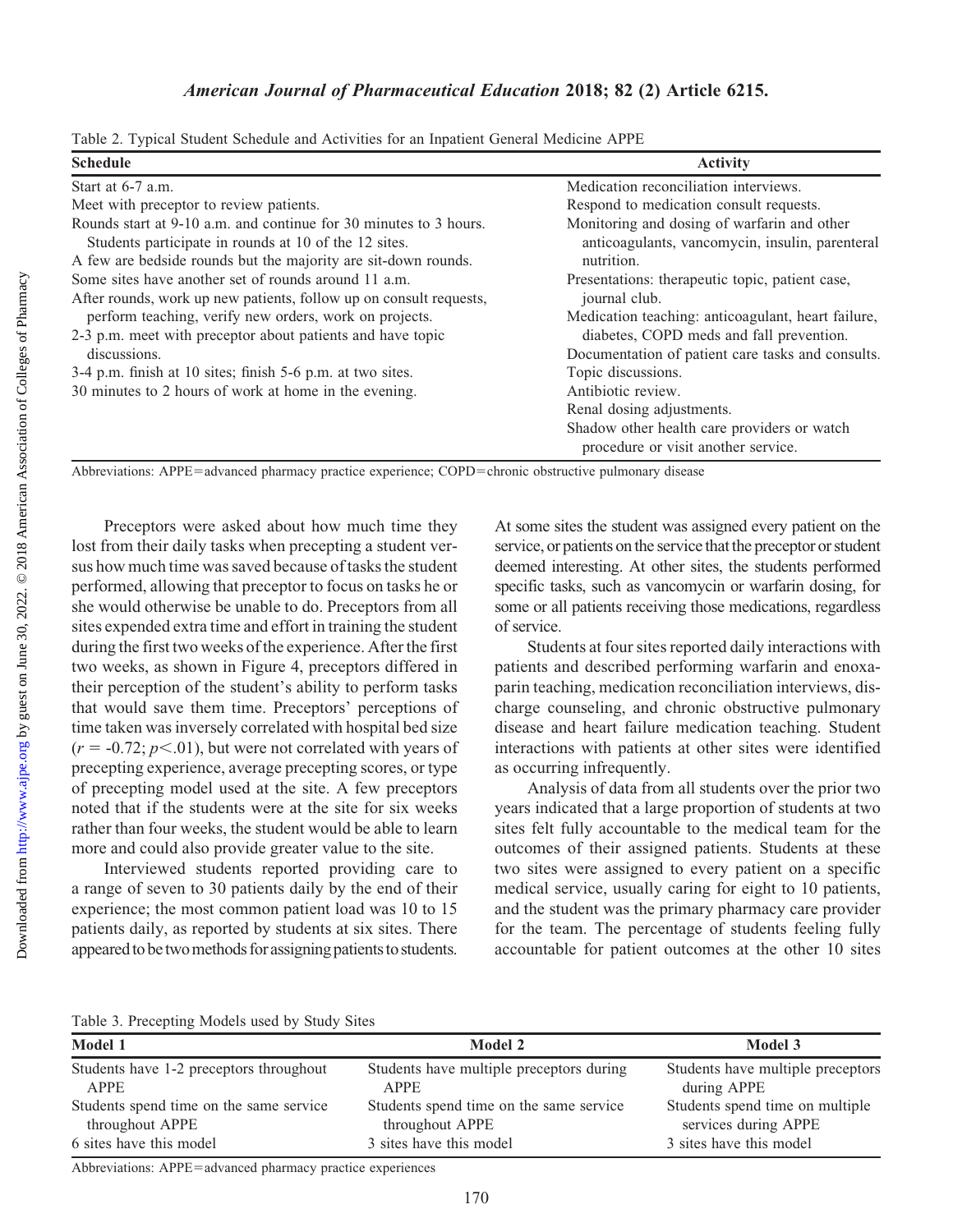

Figure 4. Preceptor (n=15) Perception of Student Time Burden After the First Two Weeks of an APPE.

ranged from 0% to 56%. Full student accountability for patient outcomes to the health care team was not associated with average precepting score or years of precepting experience, size of the hospital, or average student learning score. There was a weak but significant correlation between the percent of students feeling fully accountable to the health care team for their patient outcomes and precepting model used ( $r = -0.64$ ;  $p = .02$ ), with students in model 1 more frequently reporting full accountability and students in model 3 less frequently reporting being fully accountable.

Students described interactions with other health care providers occurring primarily during rounds, which occurred at 10 of the 12 sites. Outside of rounds, students reported almost no interactions with other health care providers at two sites where students left the patient care area after rounds, occasional interactions in two sites where they rotated through different services in the hospital, and daily interactions at the other eight sites, including the two sites where there were no rounds.

About 70% of all students reported feeling highly integrated into the health care team at two sites where the student was the primary pharmacist for the team, there was daily rounding, and there were multiple daily interactions with other providers. About 50% of students reported feeling fully integrated into the health care team at four sites with either daily rounds or multiple interactions with health care team members. Few students felt fully integrated into the team at the remaining six sites, where interviewed students reported passive listening during rounds or responding to questions from other health care providers only when the preceptor was unavailable.

Examining identified components of inpatient general medicine sites through the lens of how each contributed to the student's ability to provide direct patient care produced seven key components that should be standardized across sites. These key components, as well as underlying subcomponents, illustrative student quotes, tools for preceptors to meet key components, and metrics for each key component are outlined in Table 4. The student site evaluation has

been modified to reflect the new questions and the site visit script as well.

### DISCUSSION

Interviewed students were reasonable representatives of their classmates in gender and nature of prior internship experience. There was a slightly higher percentage of interviewed students with little hospital experience compared to the whole class, so interviewed students may have had a slightly steeper learning curve in their lived experience compared to other members of their class.

Interviewed students completed general medicine experiences at hospitals with a variety of sizes, patient ages, and socioeconomic backgrounds. Prior to carrying out this investigation, these demographics had not been measured. Recording such site demographics allows measurement of the diversity of patients that students are seeing, important metrics for ACPE Standard 13.2, which requires students to be exposed to diverse patient populations with regard to age, gender, ethnicity, socioeconomic factors, and disease states.<sup>4</sup>

The purpose of the inpatient general medicine experience is for students to learn how to provide care to patients with a variety of acute medical conditions requiring hospitalization. Reviewing this purpose was an essential step in identifying key components of the experience and determining the three overarching themes in the student general medicine experience. While each theme contributed to the quality of student learning at the site, it is perhaps the student's interactions with patients and with health care providers that most affects formation of the student's professional identity as a health care provider. $11-16$ 

Key components for student welcome at a site included an orientation and written materials for the student outlining the schedule and expectations. A "notable practice" in welcoming the student was providing written performance criteria so that the student would be clear about the expected level of performance and all preceptors would use a standard measure for assessing the student's performance. The difference in identified expectations of students expressed by students (activities) and by preceptors (knowledge, skills, and behaviors) highlights the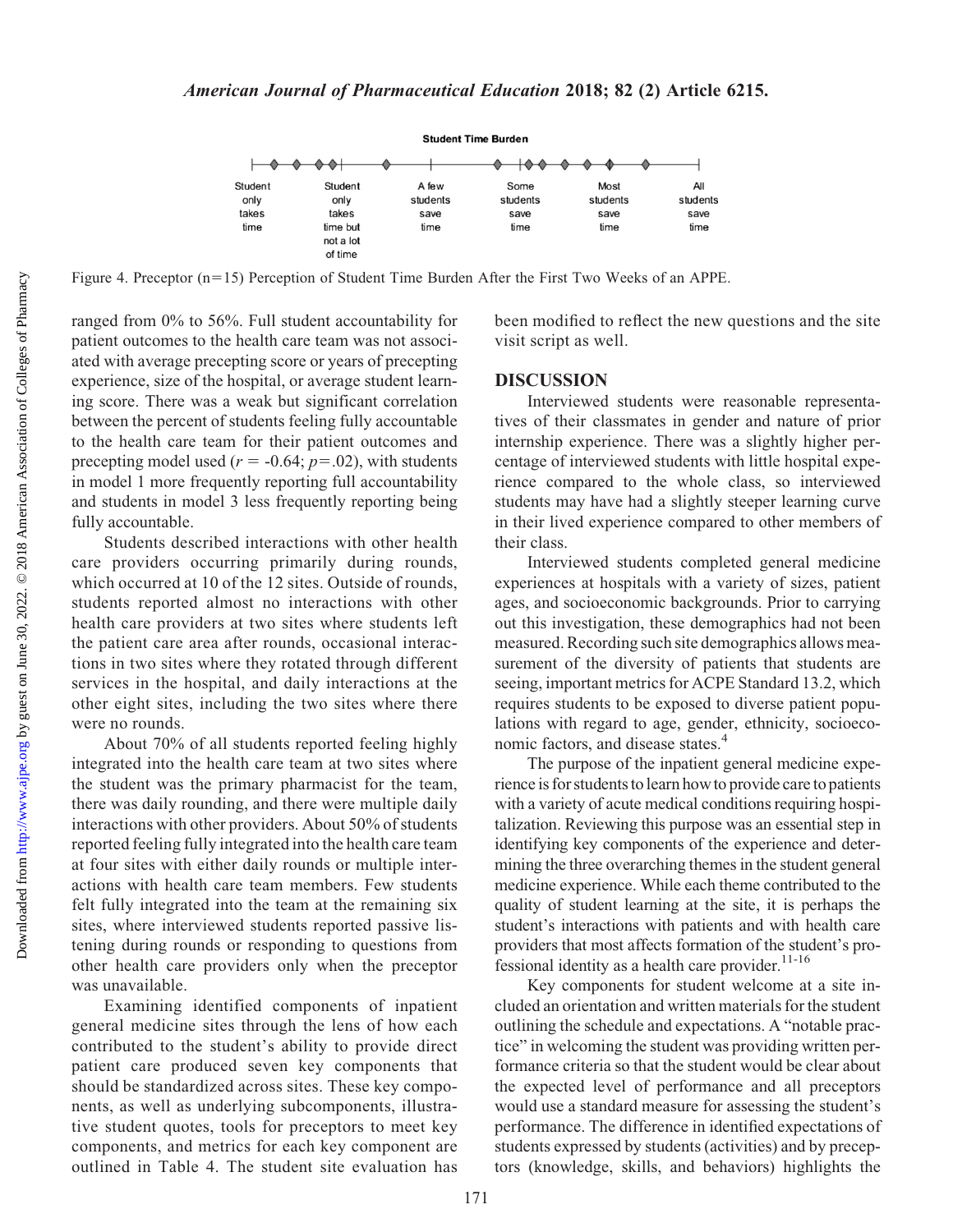| Component                                                                                                                                                                                                                                                                                                                                                                                                                                                                                                                                                                                                                                                                         | <b>Illustrative Quotes</b>                                                                                                                                                                                                                                                                                                                                                                                                                                                                                                                                                                                   | <b>Tools and Measures</b>                                                                                                                                                                                                                                           |
|-----------------------------------------------------------------------------------------------------------------------------------------------------------------------------------------------------------------------------------------------------------------------------------------------------------------------------------------------------------------------------------------------------------------------------------------------------------------------------------------------------------------------------------------------------------------------------------------------------------------------------------------------------------------------------------|--------------------------------------------------------------------------------------------------------------------------------------------------------------------------------------------------------------------------------------------------------------------------------------------------------------------------------------------------------------------------------------------------------------------------------------------------------------------------------------------------------------------------------------------------------------------------------------------------------------|---------------------------------------------------------------------------------------------------------------------------------------------------------------------------------------------------------------------------------------------------------------------|
| Welcoming the student                                                                                                                                                                                                                                                                                                                                                                                                                                                                                                                                                                                                                                                             |                                                                                                                                                                                                                                                                                                                                                                                                                                                                                                                                                                                                              |                                                                                                                                                                                                                                                                     |
| Orientation that includes:<br>Introduction to pharmacy staff and their<br>role in student training<br>Training in use of electronic health record<br>Site policies and procedures that affect<br>student                                                                                                                                                                                                                                                                                                                                                                                                                                                                          | "I wish I had an orientation because I<br>didn't know the hospital at all. I knew<br>where it was located, but I've never<br>been inside the hospital."<br>Site 6 - Student 2                                                                                                                                                                                                                                                                                                                                                                                                                                | Measure<br>Check for orientation<br>plan at site visit<br>Ask student about<br>orientation on site<br>assessment                                                                                                                                                    |
| Written site-specific guide that includes:<br>Description of experience and preceptors'<br>goal for student experience<br>Preceptor names, contact information, and<br>contact preferences<br>Student schedule for experience; when to<br>arrive and leave; what to do before leaving;<br>policy for illness and tardiness; site map<br>Student activities; required performance<br>level for each activity<br>Pharmacy protocols that student will be<br>using while at site<br>Required projects, specifications for<br>quality, deadlines<br>Global and specific behaviors desired by<br>preceptor<br>Description of expected knowledge and<br>skills upon site entry and exit | "There was a very comprehensive<br>welcome packet to tell me everything<br>I should know and I think that pretty<br>much covered it." Site 4 – Student 2<br>"There was a calendar that had<br>embedded document for readings for<br>the day as well as the preceptor I'll be<br>with, expected projects so I had a<br>journal club last week and I have a<br>presentation this week. And it also has<br>meetings I can sit in on. It's been<br>really handy because I can download<br>this and access it at home and review<br>the article for the day to prepare for<br>the next day." Site $1 -$ Student 2 | Tool<br>Provide orientation<br>guide template to<br>preceptor<br>Provide list of potential<br>expectations to<br>preceptors<br>Measure<br>Examine written guide<br>at site visit<br>Ask student on site<br>assessment about<br>provision of written<br>expectations |
| Integrating the student<br>Multiple daily interactions with the preceptor<br>How contact will occur; how questions<br>will be answered<br>Meeting between student and preceptor at<br>least twice daily<br>Provide calendar of preceptors if multiple<br>preceptors<br>Identify desired patient presentation format<br>Schedule topic discussions; identify<br>student role in discussions                                                                                                                                                                                                                                                                                        | "I would always work them up by<br>myself and then depending on how<br>busy the service was, 15 minutes or so<br>before rounds, we would quickly run<br>through the patients and talk about any<br>of the more important<br>recommendations. And I really<br>enjoyed that." Site 9 - Student 1                                                                                                                                                                                                                                                                                                               | Tool<br>Scripts for topic<br>discussions<br>Use of SBAR to present<br>patients<br>Measure<br>Ask student on site<br>assessment about<br>meaningful interactions<br>with their preceptor                                                                             |
| Identify competency standards for activities;<br>each needs to be role-modeled for student<br>first; all preceptors use the same standard<br>Patient interviewing (including medication<br>reconciliation)<br>Patient education/teaching<br>Clinical documentation in the electronic<br>health record<br>Drug monitoring and dosing<br>Pharmacy consult process and response<br>format<br>Patient work-up and presentations to<br>preceptor                                                                                                                                                                                                                                       | "Because I didn't have much inpatient<br>background, it really helped me to get<br>some of the activities the pharmacist<br>get to do more in depth. Vanco and<br>warfarin, I got to do some. I got to<br>actually put in the progress notes and<br>the pharmacists were able to look at it<br>and cosign as needed. So that put me<br>into practice pharmacist work so that<br>was really helpful." Site 5 - Student 2                                                                                                                                                                                      | Tool<br>Ask about written site<br>formats for interview<br>and documentation<br>Ask about CDTA<br>protocols during site<br>visit<br>Measure<br>Ask student on site<br>assessment about<br>opportunities to perform<br>each step in the JCPP<br><b>PPCP</b>          |

Table 4. Key Components to Standardize Across Inpatient General Medicine APPEs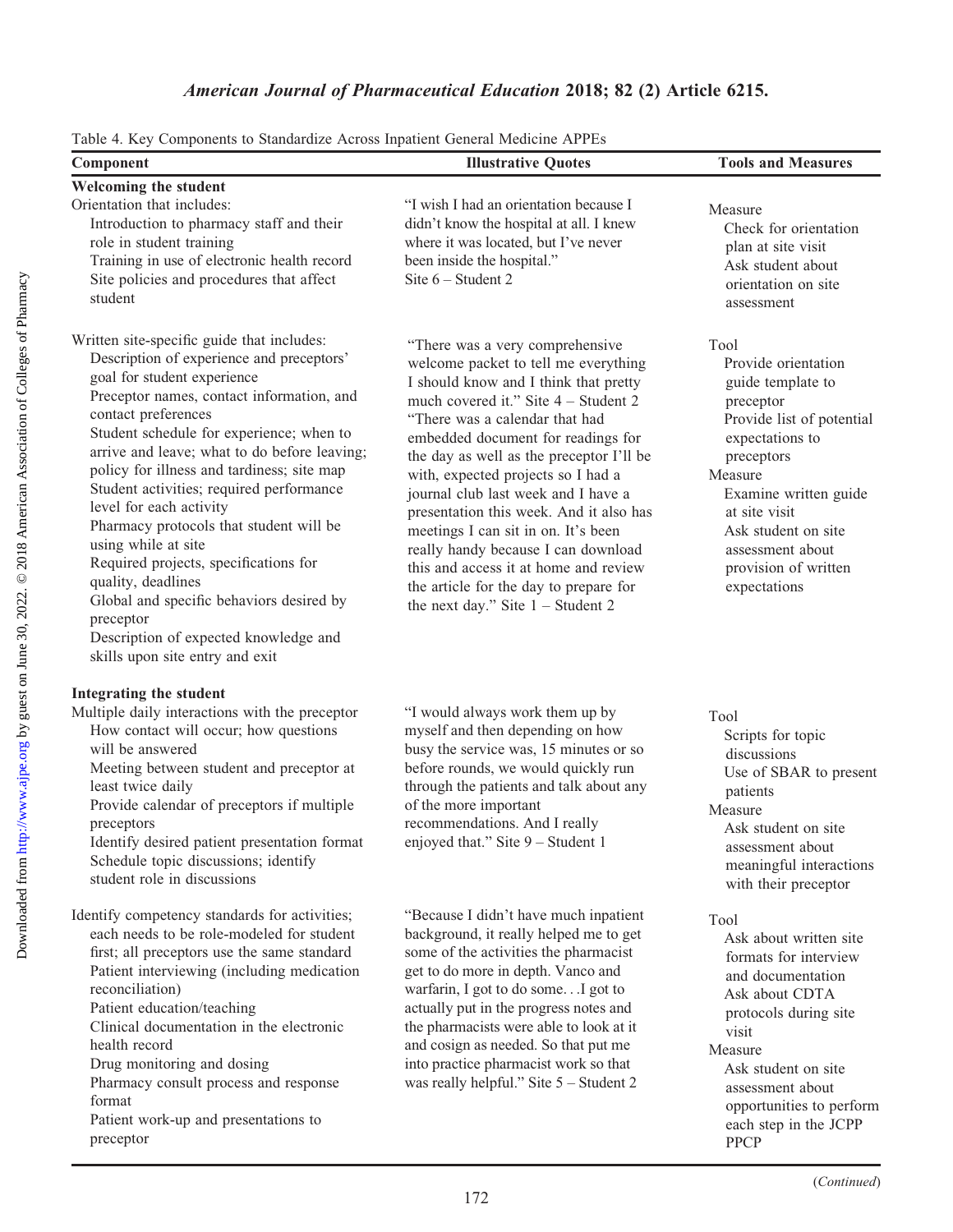Table 4. (Continued)

| Component                                                                                                                                                                                                              | <b>Illustrative Quotes</b>                                                                                                                                                                                                                                                                                                                                                   | <b>Tools and Measures</b>                                                                                                                                                   |
|------------------------------------------------------------------------------------------------------------------------------------------------------------------------------------------------------------------------|------------------------------------------------------------------------------------------------------------------------------------------------------------------------------------------------------------------------------------------------------------------------------------------------------------------------------------------------------------------------------|-----------------------------------------------------------------------------------------------------------------------------------------------------------------------------|
| Outline patient load and responsibilities for<br>care<br>Number of patients with whom student<br>should interact with daily<br>Method of patient assignment<br>Student role in care of patients and patient<br>work-up | "[I was] entirely responsible for 5<br>patients in the beginning, make sure I<br>attend rounds and social work and<br>discharge rounds, being the one to<br>communicate with the team on the<br>patients so any recommendations<br>would come from me." Site 12 -<br>Student 2                                                                                               | Measure<br>Ask student on site<br>assessment about role in<br>care of patients and<br>number of patients for<br>whom student cared                                          |
| Interacting with patients and health care providers                                                                                                                                                                    |                                                                                                                                                                                                                                                                                                                                                                              |                                                                                                                                                                             |
| Develop professional relationships with<br>patients and their caregivers<br>Daily interactions with patients/caregivers<br>required<br>Patient/caregiver interviewing and teaching                                     | "That would include warfarin<br>education, Lovenox education, COPD,<br>[and] heart failure education." Site 13<br>$-$ Student 2                                                                                                                                                                                                                                              | Tool<br>Teach student to use<br>AIDET in patient<br>interactions<br>Measure<br>Ask students on site<br>assessment about<br>quality and frequency of<br>patient interactions |
| Develop professional relationships with<br>health care team members<br>Daily interactions with health care team<br>members<br>Student participates in rounds of some kind<br>while at site                             | "I would say I definitely feel like I'm<br>an integral part of my care team and I<br>do feel like that some of my<br>suggestions, they definitely take them<br>to heart. I've seen changes that they<br>actually do make which is cool. I<br>didn't think that would be a thing. I<br>thought I would just be in the<br>background, so that was cool." Site 2<br>- Student 2 | Measure<br>Ask students on site<br>assessment about<br>accountability for<br>patient outcomes and<br>integration into the<br>health care team                               |

Abbreviations: APPE=Advanced Pharmacy Practice Experience; SBAR=Situation, Background, Assessment, Recommendation; CDTA=Collaborative Drug Therapy Agreement; JCPP PPCP=Joint Commission of Pharmacy Practitioners Pharmacist's Patient Care Process;<sup>18</sup>

AIDET=Acknowledge, Introduce, Duration, Explanation, Thank you<sup>19</sup>

need for preceptors to provide explicit written expectations to their students.

Key components for student integration into the site included daily interactions between preceptor and student, and student participation in patient care activities. A "notable practice" occurred when the preceptor incorporated the student into the practice enough so that capable students were taking on some of the preceptor's workload by the end of the experience, freeing the preceptor to perform other duties. It is likely that this could occur more frequently with a 6-week APPE compared to the current 4-week blocks.

Key components for student interactions with patients and other health care providers included meaningful daily interactions with both patients and other health care team members. A "notable practice" occurred when the student was made the primary pharmacy care provider for a service, after adequate orientation and role modeling.

New tools and measures were developed to aid in orienting preceptors to the required components and measure the same metrics across sites. The wording used on the new measures was kept purposefully broad so the question could apply to any patient care site. The next steps will be to measure preceptor response to the new key components, work with preceptors on how the key components might look in their specific clinical service and precepting model, and create feedback on how successfully each site incorporates the key components.

Only one description of standardizing an APPE has been published. Investigators from Butler University and Purdue University attempted to standardize preparation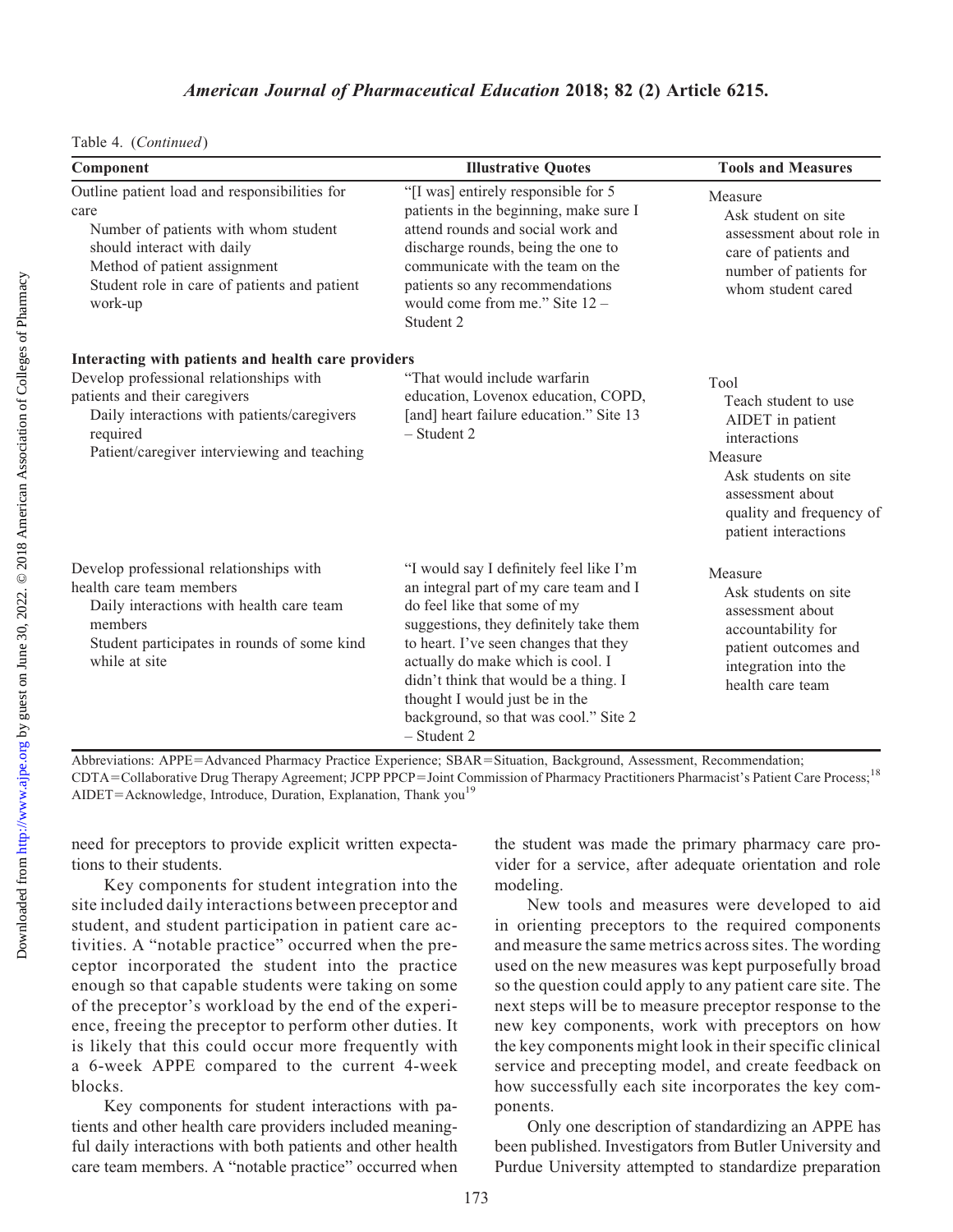for a general medicine APPE conducted at one of four health care system sites precepted by faculty employed by one of the colleges.<sup>17</sup> Students completed the same three web-based learning modules prior to starting the APPE. The primary outcome measure was the mean difference in the students' pre- and post-module knowledge assessment scores. The investigators were successful in standardizing preparation for a general medicine experience across several sites, however they did not standardize components within those practice experiences.

This study has several limitations. Student experiences at metropolitan-area sites in the Seattle area only were examined. Small hospitals in rural sites or hospitals in other metropolitan areas might have a different precepting model than the three that were described in this study. The structural aspects of our general medicine experiences were addressed but key behavioral, knowledge, or skill components were not. This investigation was also only the first step in standardizing key components, with the next step being to visit each of our inpatient general medicine preceptor groups and discuss with them how each key component might look in their specific model. There is no guarantee that preceptors will be willing to make any needed changes to become standardized, although the preceptors who participated in this project were intensely curious about what everyone else was doing. The process was rigorous and may seem overly elaborate for identifying key components to standardize across general medicine sites. This might be unnecessary at a school where most of the general medicine sites are precepted by school-based faculty members. But because all our general medicine sites are precepted by volunteer faculty, it was imperative to first inventory the student experience at our most commonly-used sites. Thus, not only were standardization decisions based on what was most important, but also on evidence of what was likely achievable at the sites.

# **CONCLUSION**

A qualitative approach to distinguishing components of inpatient general medicine experiences common to many sites facilitated identification of those components that could potentially be standardized across sites. Key components in welcoming a student included providing an orientation and written materials that outline the student's schedule and performance, knowledge, skill and behavior expectations. Key components in integrating a student into the site were regular interactions between student and preceptor and performing patient care tasks such as monitoring and dosing medications and clinical documentation of decision-making. Key components in daily interactions with

patients and other health care professionals included patient interviewing and medication teaching and engaging in discussions about patient medication-related issues with other health care providers.

#### ACKNOWLEDGMENTS

The authors gratefully acknowledge the support of this project by a grant from the Elmer M. Plein Endowed Research Fund in Pharmacy. The authors also gratefully acknowledge the assistance of Sujay Chang and Jennifer Huynh, PharmD candidates, in conducting some of the student interviews; Stanley Weber, PharmD, for acting as data broker; Kieran O'Sullivan, BA candidate, for analyzing the study data; Donal O'Sullivan, PhD, for creating the graphic figures and for assisting in the statistical analysis of the data; and Jennifer Chang, PharmD, for determining key components and benchmark metrics. Finally, the authors gratefully acknowledge the time and candor of the students and preceptors who participated in this study.

#### **REFERENCES**

1. Harralson AF. Financial, personnel, and curricular characteristics of advanced practice experience programs. Am J Pharm Educ. 2003;67(1):Article 17.

2. Danielson J, Craddick K, Eccles D, Kwasnik A, O'Sullivan TA. A qualitative analysis of common concerns about challenges facing pharmacy experiential education programs. Am J Pharm Educ. 2015;79(1):Article 6.

3. Haase KK, Smythe MA, Orlando PL, et al. Quality experiential education. Pharmacotherapy. 2008;28(12):1547.

4. Accreditation Council for Pharmacy Education. Accreditation standards and key elements for the professional program in pharmacy leading to the doctor of pharmacy degree. Standards 2016. [https://](https://www.acpe-accredit.org/pdf/Standards2016FINAL.pdf) [www.acpe-accredit.org/pdf/Standards2016FINAL.pdf.](https://www.acpe-accredit.org/pdf/Standards2016FINAL.pdf) Accessed February 3, 2015

5. Accreditation Council for Pharmacy Education. Guidance for the accreditation standards and key elements for the professional program in pharmacy leading to the doctor of pharmacy degree. [https://www.acpe-accredit.org/pdf/](https://www.acpe-accredit.org/pdf/GuidanceforStandards2016FINAL.pdf)

[GuidanceforStandards2016FINAL.pdf.](https://www.acpe-accredit.org/pdf/GuidanceforStandards2016FINAL.pdf) Accessed February 3, 2015. 6. Palinkas LA, Horwitz SM, Green CA, Wisdom JP, Duan N, Hoagwood K. Purposeful sampling for qualitative data collection and analysis in mixed method implementation research. Adm Policy Ment Health. 2015;42(5):533-544.

7. Guest GS, Namey EE, Mitchell ML. Collecting Qualitative Data: A Field Manual for Applied Research. Thousand Oaks, CA: Sage Publications; 2012.

8. Merriam SB, Tisdell EJ. Qualitative Research: A Guide to Design and Implementation. 4<sup>th</sup> ed. San Francisco, CA: Jossey-Bass; 2009. 9. Patton MQ. Enhancing the quality and credibility of qualitative analysis. Health Serv Res. 1999;34(5 Part 2):1189-1208. 10. Guest GS, MacQueen KM, Namey EE. Applied Thematic Analysis. Thousand Oaks, CA: Sage Publications; 2012.

11. Elvey R, Hassell K, Hall J. Who do you think you are? Pharmacists' perception of their professional identity. Int J Pharm Pract. 2013;21(5):322-332.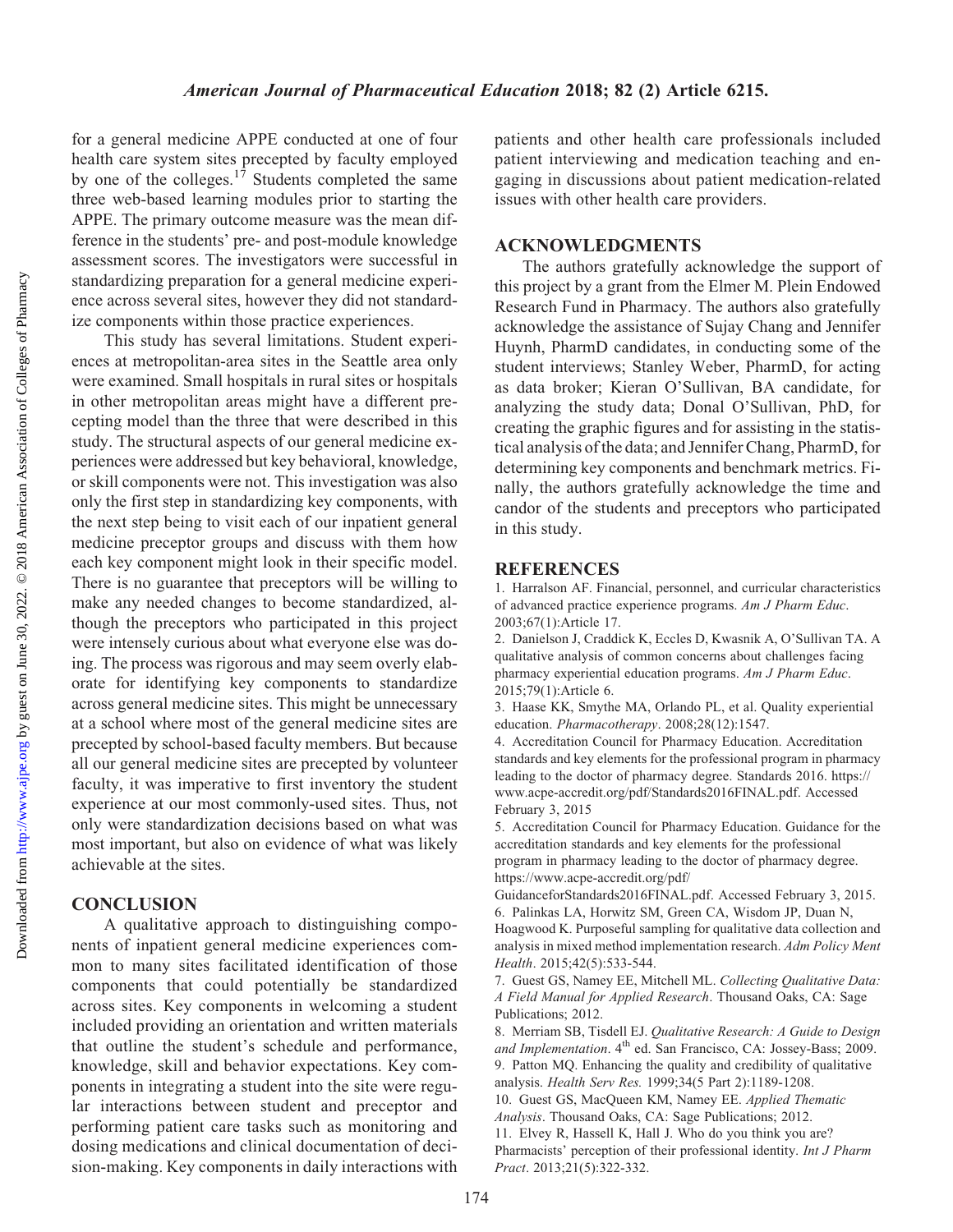12. Cunningham DE, Ferguson J, Wakeling J, Zlotos L, Power A. GP and pharmacist interprofessional learning – a grounded theory study. Educ Prim Care. 2016;27(3):188-195.

13. Noble C, Coombs I, Nissen L, Shaw PN, Clavarino A. Making the transition from pharmacy student to pharmacist: Austalian interns' perceptions of professional identity formation. Int J Pharm Pract. 2015;23(4):292-304.

14. Cruess RL, Cruess SR, Boudreau JD, Snell L, Steinert Y. A schematic representation of the professional identity formation and socialization of medical students and residents: a guide for medical educators. Acad Med. 2015;90(6):718-725.

15. Wald HS. Professional identity (trans)formation in medical education: reflection, relationship, resilience. Acad Med. 2015;90(6): 701-706.

16. Mylrea MF, Gupta TS, Glass BD. Professionalization in pharmacy education as a matter of identity. Am J Pharm Educ. 2015;79(9):Article 142.

17. Isaacs AN, Walton AM, Nisely SA. Interactive web-based learning modules prior to general medicine advanced pharmacy practice experiences. Am J Pharm Educ. 2015;79(3):Article 40. 18. Joint Commission of Pharmacy Practitioners. Pharmacist's patient care process. [http://jcpp.net/wp-content/uploads/2016/03/](http://jcpp.net/wp-content/uploads/2016/03/PatientCareProcess-with-supporting-organizations.pdf) [PatientCareProcess-with-supporting-organizations.pdf](http://jcpp.net/wp-content/uploads/2016/03/PatientCareProcess-with-supporting-organizations.pdf). Accessed June 6, 2016.

19. Rubin R. AIDET in the medical practice: more important than ever. [https://www.studergroup.com/resources/news-media/](https://www.studergroup.com/resources/news-media/healthcare-publications-resources/insights/november-2014/aidet-in-the-medical-practice-more-important-than) [healthcare-publications-resources/insights/november-2014/](https://www.studergroup.com/resources/news-media/healthcare-publications-resources/insights/november-2014/aidet-in-the-medical-practice-more-important-than) [aidet-in-the-medical-practice-more-important-than](https://www.studergroup.com/resources/news-media/healthcare-publications-resources/insights/november-2014/aidet-in-the-medical-practice-more-important-than). October 19, 2016.